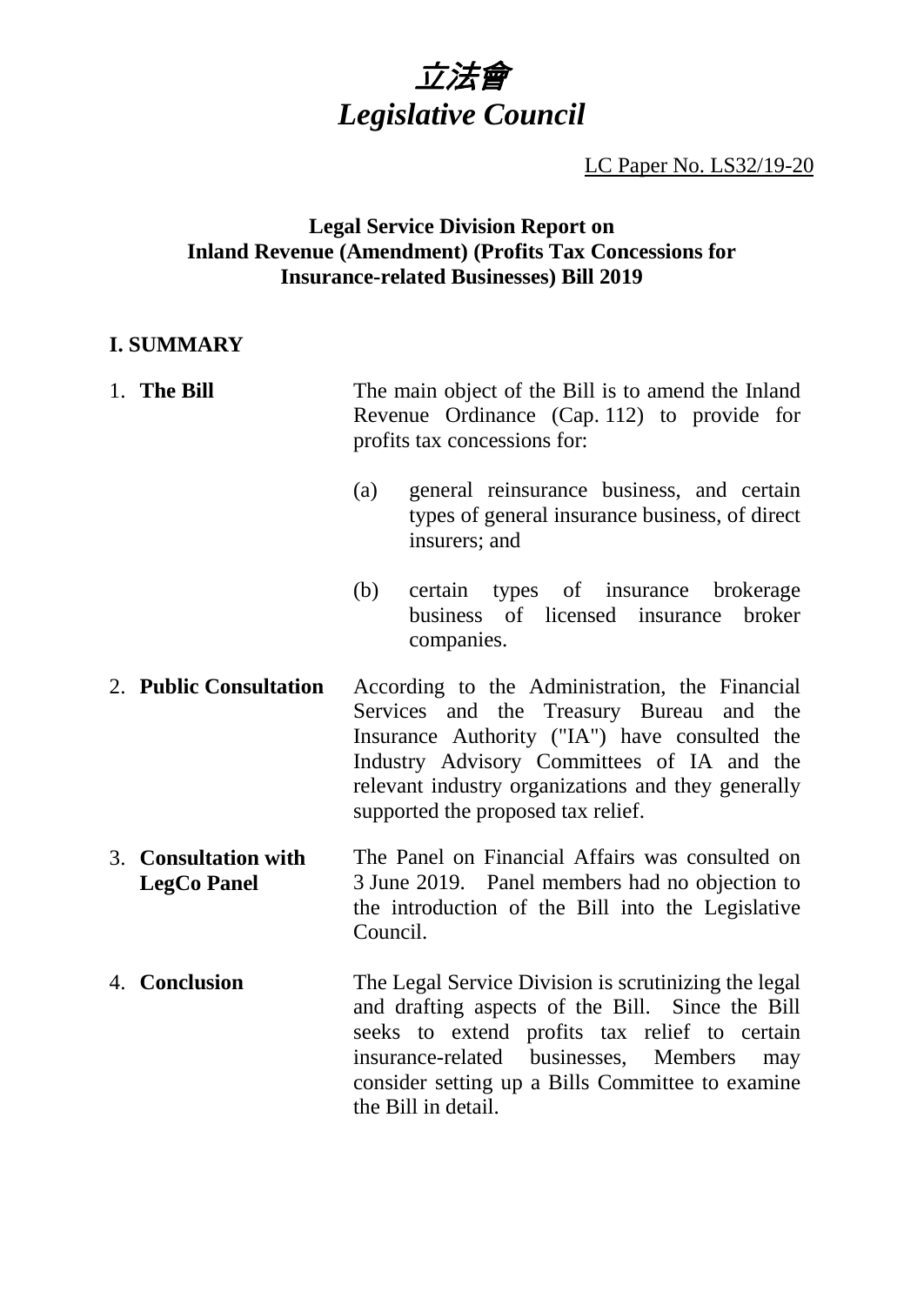### **II. REPORT**

The date of First Reading of the Bill is 18 December 2019. Members may refer to the Legislative Council ("LegCo") Brief (File Ref.: INS/2/19C) issued by the Financial Services and the Treasury Bureau ("FSTB") on 4 December 2019 for further details.

#### **Object of the Bill**

2. The main object of the Bill is to amend the Inland Revenue Ordinance (Cap. 112) to:

- (a) provide for profits tax concessions for general reinsurance business and certain types of general insurance business of direct insurers, and certain types of insurance brokerage business of licensed insurance broker companies; and
- (b) provide for related matters.

### **Background**

3. Currently, under section 14B(1) of Cap. 112, the assessable profits of a corporation, to the extent that they are derived from (a) the business of reinsurance business as a professional reinsurer; and (b) the business of insurance business as an authorized captive insurer,<sup>[2](#page-1-1)</sup> are chargeable to tax at a concessionary profits tax rate (i.e. 8.25% being one-half of the normal tax rate of 16.5% for corporations for 2008/09 and each subsequent year of assessment as specified in Schedule 8 to Cap. 112).

4. According to paragraphs 3 and 4 of the LegCo Brief, in the light of the tax incentives introduced by other insurance hubs including Singapore, the United Kingdom and Switzerland, it is necessary for Hong Kong to introduce new measures to enhance its competitiveness as one of the major insurance hubs in the world. Also, the Bill is introduced to give effect to the policy initiative announced by the Chief Executive and the Financial Secretary respectively in the 2018 Policy Address (paragraph 118) and the 2019-2020 Budget Speech (paragraph 57) to promote the development of marine insurance and the underwriting of specialty risks (e.g. aviation, agriculture, catastrophe, political risk, war risk and trade credit) in Hong Kong.

<span id="page-1-0"></span> <sup>1</sup> "Professional reinsurer" is defined as a company authorized to carry on reinsurance business only (section 14B(4) of Cap. 112).

<span id="page-1-1"></span><sup>&</sup>lt;sup>2</sup> "Authorized captive insurer" is a company authorized under the Insurance Ordinance (Cap. 41) to carry on insurance and reinsurance business restricted to risks of the companies within the same grouping of companies to which the first-mentioned company belongs (section 14B(4) of Cap. 112 and section 2(7) of Cap. 41).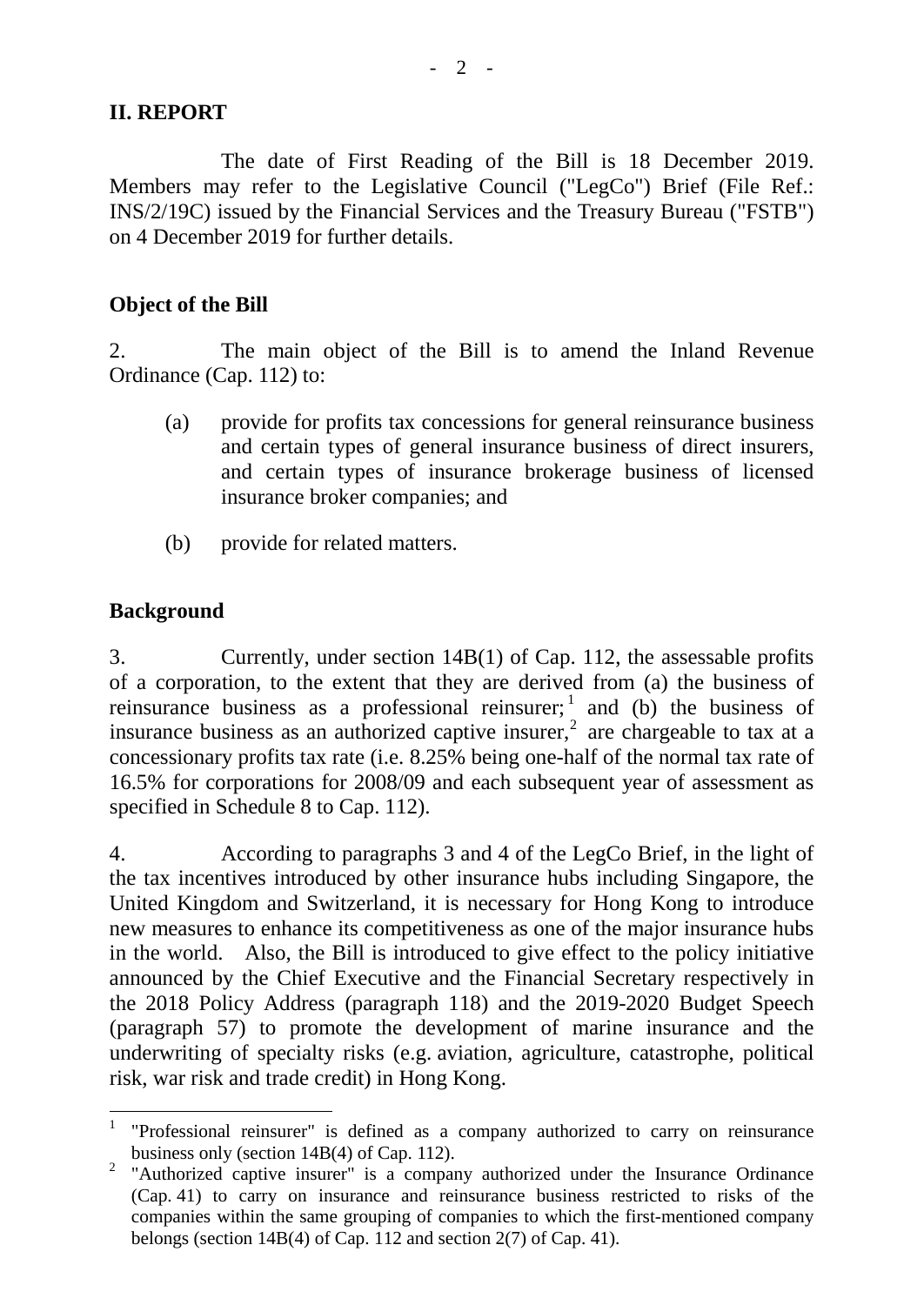## **Provisions of the Bill**

5. The Bill proposes to amend Cap. 112 to extend profits tax concessions (i.e. half of normal profits tax rate for corporations) currently available to the insurance business of authorized captive insurers and reinsurance business of professional reinsurers to (a) general reinsurance business, and certain types of general insurance business, of direct insurers;<sup>[3](#page-2-0)</sup> and (b) certain types of insurance brokerage business of licensed insurance broker companies. Details of the proposed tax concessions are summarized in the ensuring paragraphs.

## Proposed tax concessions for specified insurers (proposed new section 14B(1)(c))

6. The Bill proposes to add a new section 14AB to Cap. 112 to provide for the interpretation of the relevant terms, and to amend section 14B(1) of Cap. 112 to provide profits tax concessions for direct insurers (referred to as "specified insurers" in the Bill) in respect of their general reinsurance business and certain types of general insurance business. "Specified insurer" is defined in the proposed new section 14AB(1) to include the following:

- (a) insurers authorized by the Insurance Authority ("IA") to carry on any class of insurance or reinsurance business except a professional reinsurer and an authorized captive insurer;
- (b)  $Lloyd's; ^4$  $Lloyd's; ^4$  and
- (c) an association of underwriters approved by IA.

7. The proposed tax concession for specified insurers would cover any general reinsurance business and any general insurance business<sup>[5](#page-2-2)</sup> except those businesses covering the following types of risks and liabilities as specified and described in the proposed new Schedule 49 to Cap. 112:

- (a) health risk;
- (b) mortgage guarantee risk;
- (c) motor vehicle damage risk;

<span id="page-2-0"></span>Upon our enquiry, FSTB has clarified that "direct insurer" is a commonly used term in the insurance trade for an insurer who provides general insurance to the public as opposed to a professional reinsurer who is authorized to carry on reinsurance business only.

<span id="page-2-1"></span><sup>&</sup>lt;sup>4</sup> "Lloyd's" is defined to mean the society of underwriters known in the United Kingdom as Lloyd's (section  $2(1)$  of Cap. 41).

<span id="page-2-2"></span><sup>&</sup>lt;sup>5</sup> Under Part 3 of Schedule 1 to Cap. 41, there are 17 classes of general insurance business including businesses relating to goods in transit, ships, liability for ships, accident and sickness. There is no dedicated class for marine or specialty insurance business.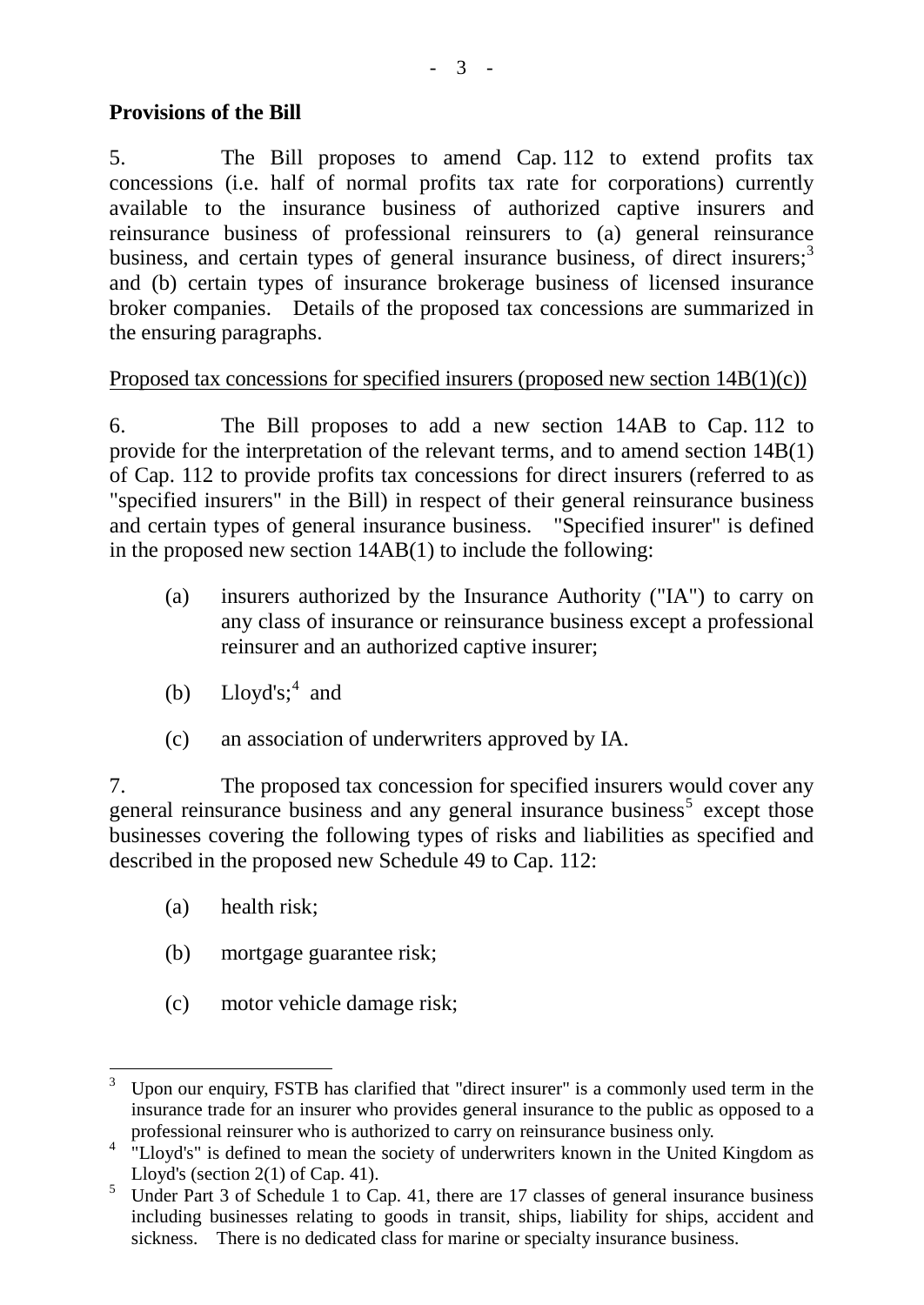- (d) employees' compensation liability; and
- (e) owners' corporation third-party liability.

Proposed tax concessions for licensed insurance brokers (proposed new section  $14B(1)(d)$ )

8. The Bill proposes to amend section 14B(1) of Cap. 112 to provide profits tax concession for licensed insurance broker companies in respect of their assessable profits derived from the business of negotiating, arranging, inviting or inducing a person to enter into, or advising on:

- (a) reinsurance contracts with professional reinsurers as mentioned in the existing section  $14B(1)(a)$ ; or
- (b) general reinsurance contracts or certain general insurance contracts with specified insurers as mentioned in the proposed new section  $14B(1)(c)$ .

# Related matters

9. The Bill also seeks to provide for the related matters summarized below.

# *Amendments relating to the administration of proposed tax concessions*

10. Consequential upon the introduction of the proposed profits tax concessions for the specified insurers, the Bill proposes to add to section 14B of Cap. 112 an anti-avoidance provision to the effect that the assessable profits of a specified insurer derived from a transaction or a series of transactions would not enjoy the concessionary rate if the main purpose, or one of the main purposes, of its entering into the transaction(s) is to avoid or postpone, or to reduce the amount of, any liability to pay tax (proposed new section 14B(2A)).

11. The Bill proposes to add new sections 23AB and 23AC to Cap. 112 to provide for the ascertainment of assessable profits from insurance and reinsurance business for which profits tax concessions are proposed to be given to specified insurers under the proposed section  $14B(1)(c)$  (clause 12). Under the proposed new section 23AC, the Commissioner of Inland Revenue would be empowered to (a) exclude certain sums; and (b) apportion certain sums between the business eligible for the proposed tax concession and other business of the specified insurers, in assessing profits chargeable to tax under the proposed section  $14B(1)(c)$ .

# *Transitional arrangements*

12. The Bill proposes to amend section 89 of, and to add the proposed new Schedule 50 to, Cap. 112 to provide for transitional arrangements such that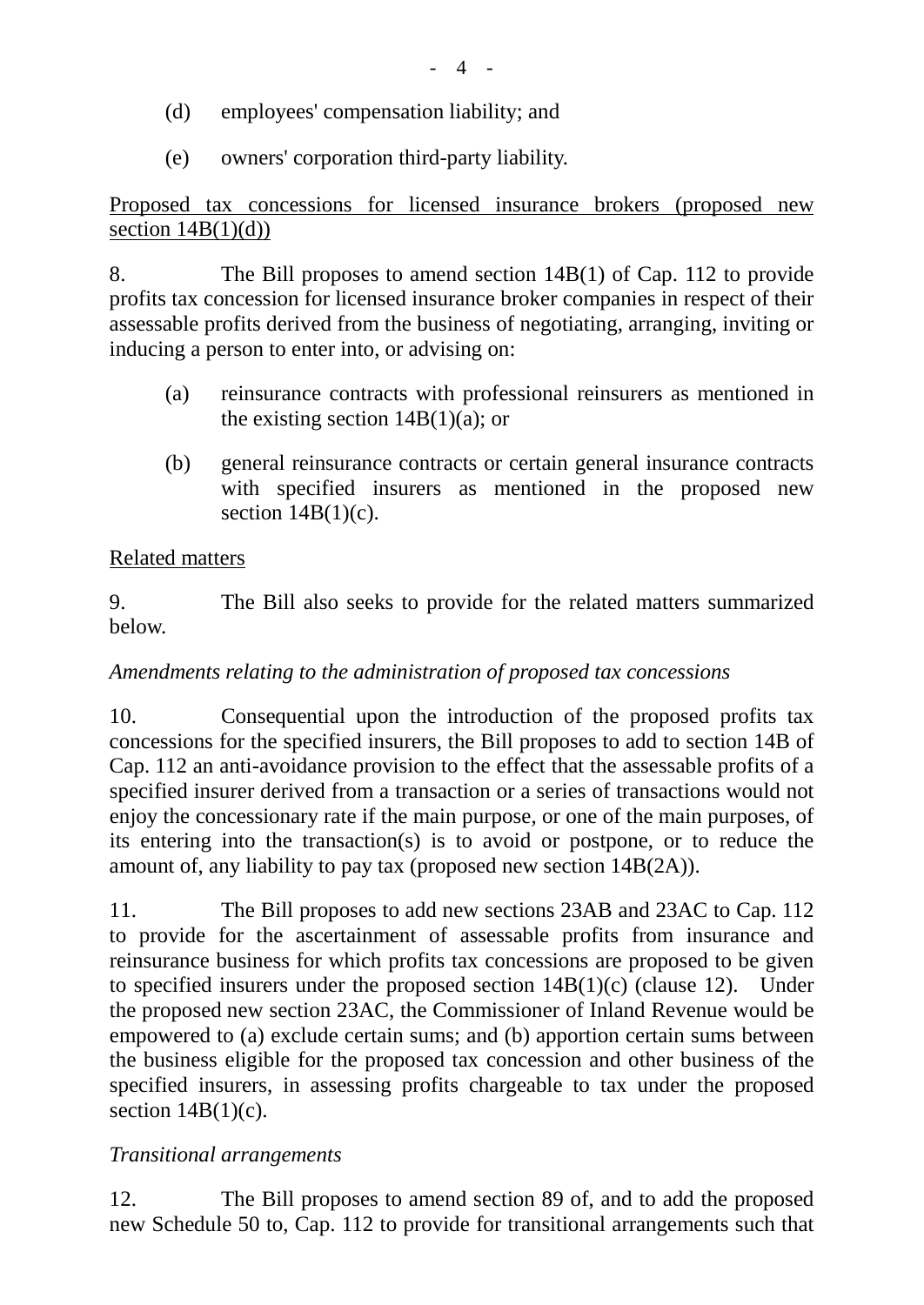in computing the assessable profits of a corporation under the proposed section  $14B(1)(c)$  or (d), sums received by or accrued to the corporation before the commencement date of the Ordinance, if enacted, would not be taken into account (clause 15).

## *Technical drafting matters*

- 13. The Bill proposes certain technical drafting amendments including:
	- (a) rewriting section 19CA (Treatment of losses: concessionary trading receipts), section 23A (Ascertainment of assessable profits of insurance corporations other than life insurance corporations) and section 23AA (Mutual insurance corporations) of Cap. 112 to make them more readable, in line with current drafting practice (clauses 7, 8, 10 and 11);
	- (b) correcting a cross-reference in section 63H(1D) (election by a corporation relating to amount of provisional profits tax) of Cap. 112 (clause 14); and
	- (c) adding Division and Subdivision headings to Part 4 (Profits Tax) of Cap. 112 (Schedule to the Bill).

14. It is noted that the proposed new section 14AB includes a note to give an example for the definition of "contract of insurance". [6](#page-4-0) The proposed section 14AB(5) provides that a note located in the text is provided for information only and has no legislative effect.

### Commencement

15. The Bill, if passed, would come into operation on a day to be appointed by the Secretary for Financial Services and the Treasury by notice published in the Gazette.

# **Public Consultation**

16. According to paragraph 18 of the LegCo Brief, FSTB and IA have consulted the Industry Advisory Committees of IA and the relevant industry organizations (including the Hong Kong Federation of Insurers, the Hong Kong Confederation of Insurance Brokers, the Professional Insurance Brokers Association and the Hong Kong Institute of Certified Public Accountants) in formulating the proposed tax relief measures. Upon our enquiry, FSTB confirms that the bodies consulted generally supported the proposal.

<span id="page-4-0"></span> $6$  Notes help the reader to understand the legislation more quickly and get a clearer picture of it (*Drafting Legislation in Hong Kong – A Guide to Styles & Practices* (2012) published by the Department of Justice, para. 9.4.3).